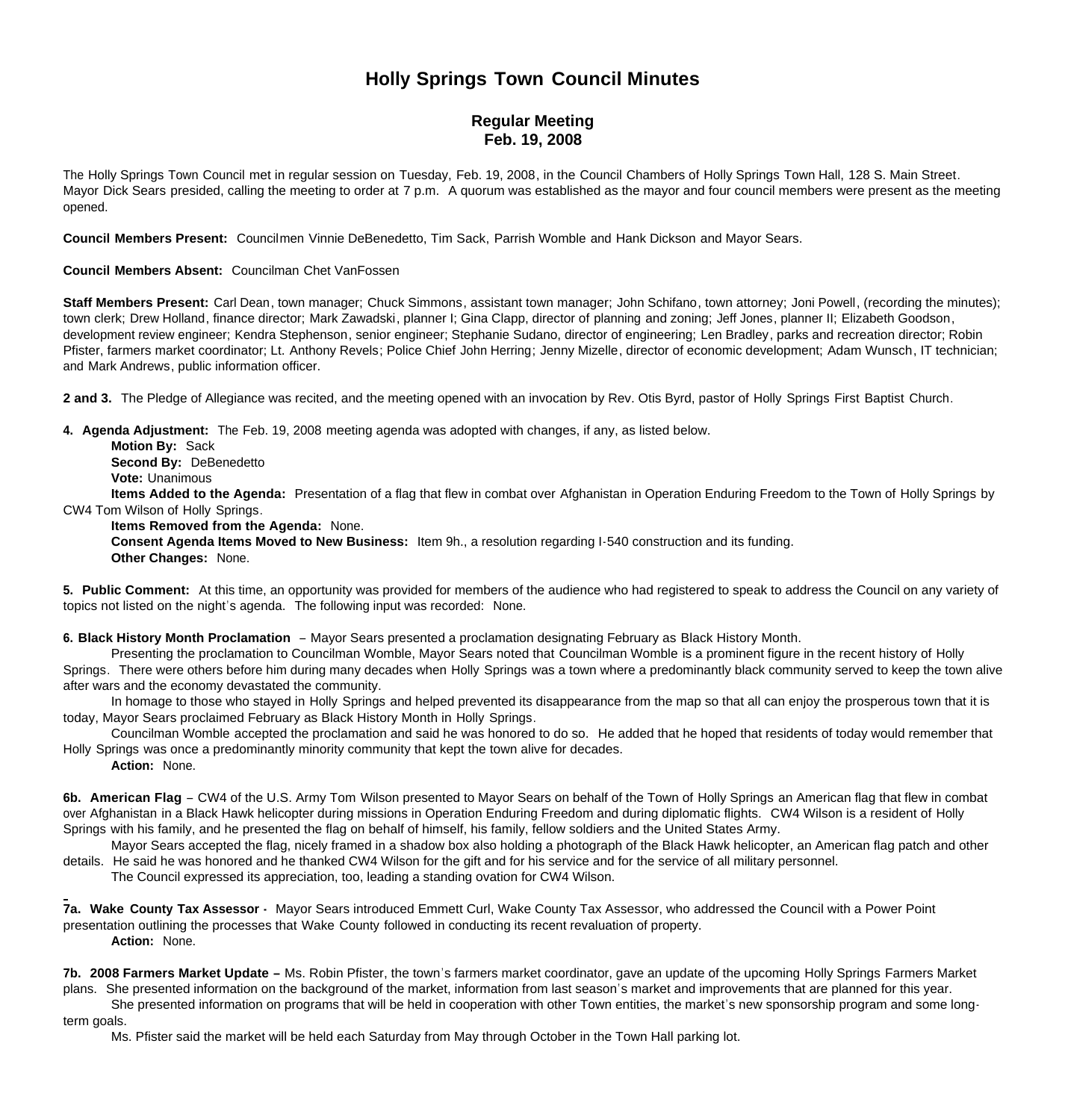**Action:** None.

**8a. Public Hearing: Holly Grove Middle School, 07-SEU-11 –** Mr. Zawadski said the Town has received a request for a Special Exception Use to locate a middle school near the intersection of Avent Ferry Road and Cass Holt Road.

Mr. Zawadski said that this project is being tabled to March 4 because the transportation impact analysis still is being reviewed.

Mayor Sears opened the public hearing to accept sworn testimony and qualified evidence. Under oath administered by the Town Clerk, the following provided testimony to be recorded: None.

There being no testimony, the public hearing was continued.

**Action:** The Council approved a motion to continue the public hearing to resume at 7 p.m. Tuesday, March 4, 2008 at Holly Springs Town Hall. **Motion By:** Sack

**Second By:** Womble

 Councilman DeBenedetto asked Mr. Zawadski to consider the Planning Board's concerns about emergency evacuation of students (in the case of an emergency at Shearon Harris Nuclear Plant.)

**Vote:** Unanimous.

**8b. Public Hearing: Rezoning Map Petition, 07-REZ-17 –** Mr. Jones said the Town has received a petition proposing to rezone approximately 118.24 acres located along Little Moccasin Lane at Ralph Stephens Road from R-30 Residential to CB: Community Business.

 He said the subject property is located within the Southern Gateway Area Plan and is designated as a Regional Center. The "regional center" areas are located along major transportation routes throughout the Town to ensure the best access with minimal impacts to the Town's residential neighborhoods.

Particularly, the Southern Gateway Area is designated as such because this area already has regional type development occurring.

Mr. Jones explained requirements and purposes of the CB: Community Business district.

 He reported that the Planning Board recommends approval of the rezoning petition. Discussion at the Planning Board meeting included a concern about how potential traffic flow would be managed.

Councilman Dickson noted that traffic flow and access points would be determined during the site plan process, and Mr. Jones agreed.

With that explanation completed, Mayor Sears opened the public hearing to accept input. The following comments were recorded:

Hugh J. Gilleece – Mr. Gilleece, on behalf of the developer and the property owner, spoke in favor of the rezoning and said he was available if the Council had any questions.

The Council had no questions.

The public hearing was closed.

**Action #1:** The Council approved a motion to accept the following statement as true: "The requested zone map change from R-30 to CB is consistent with Vision Holly Springs the Comprehensive Plan since the Future Land Use Plan Map indicates this property as a Regional Center."

**Motion By:** Dickson **Second By:** DeBenedetto **Vote:** Unanimous

**Action #2:** The Council approved a motion to adopt rezoning ordinance R08-02 to approve Zone Map Change Petition #07-REZ-17 to change the zoning of 118.24 acres of Wake County PIN(s) # 0658-13-3419, 0658-03-4571, and 0658-04-9799 from R-30: Residential to CB: Community Business as submitted by Jay Gilleece of Hugh J. Gilleece, III and Associates, P.A..

**Motion By:** DeBenedetto **Second By:** Womble **Vote:** Unanimous *A copy of Rezoning Ordinance R8-02 is incorporated into these minutes as addendum pages.*

**9. Consent Agenda:** The Council approved a motion to approve all items on the Consent Agenda. The motion carried following a motion by Councilman Dickson, a second by Councilman Sack and a unanimous vote. The following actions were affected:

9a. Minutes - The Council approved minutes of the Council's regular meeting held Dec. 4, 2007.

9b. Budget Amendment Report – The Council received a report of monthly amendments to the FY 2007-08 budget approved by the Town Manager. *A copy of the budget amendment report is incorporated into these minutes as addendum pages.*

9c. Set Winter Retreat Dates– The Council set a special meeting to convene at 4 p.m. Friday, Feb. 22, 2008 and adjourn Sunday morning, Feb. 24, 2008 at Pine Needles Lodge in Southern Pines for the purpose of a retreat workshop on growth, development, infrastructure, water supply and policy matters.

9d. FY 2008-09 Budget Public Hearing Date – The Council set a public hearing for 7 p.m. Tuesday, March 18, 2008 to receive input before the town manager begins preparing the Town's FY 2008-09 budget proposal.

9e. Resolution 08-03 – The Council readopted Resolution 08-03 entering into an interlocal agreement with NCDOT for a traffic signal at the intersection of Optimist Farm Road and Sunset Lake Road and adopted the related budget amendment. *A copy of Resolution 08-03 and budget amendment are incorporated into these minutes as addendum pages.*

9f. Sunset Lake Road Utility Relocation Agreement The Council approved to enter into a relocation agreement with Progress Energy for the Sunset Lake Road / Optimist Road traffic signal project and adopted the related budget amendment. *A copy of the Utility Agreement and budget amendment are incorporated into these minutes as addendum pages.*

9g. Holly Springs Business Park Pump Station Utility Relocation Agreement – The Council approved to enter into service agreement with Progress Energy for the Holly Springs Business Park pump station project. *A copy of the Utility Relocation Agreement is incorporated into these minutes as addendum pages.*

9h. Resolution 08-04 – This item was removed during agenda adjustment.

9i. Resolution 08-05 – The Council adopted Resolution 08-05 endorsing in concept the potential exchange of real property with another land owner. *A copy of Resolution 08-05 is incorporated into these minutes as an addendum page.*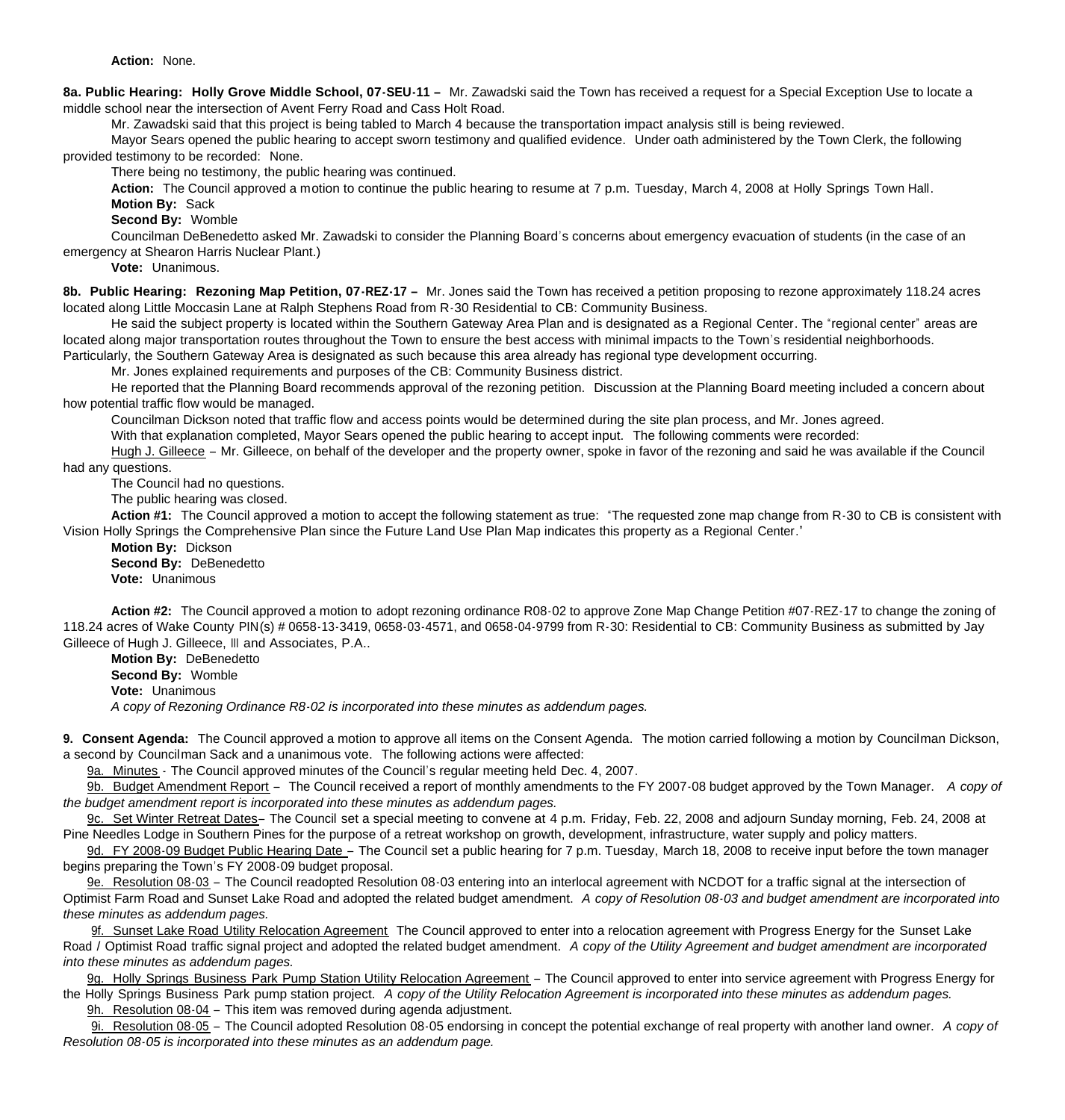9j. Resolution 08-06 – The Council adopted Resolution 08-06 accepting dedication of land at Cross Pointe from Stafford Land Company. *A copy of Resolution 08-06 is incorporated into these minutes as an addendum page.*

9k. Budget Amendment, \$105,200 – The Council adopted amendments to the FY 2007-08 budget in the amount of \$105,200 to cover cost of renovations to W. E. Hunt Center restrooms. *A copy of the budget amendments are incorporated into these minutes as addendum pages.*

9l. Carroll Property - The Council authorized the town manager to execute a Special Warranty Deed for the remainder portion of Carroll property on Avent Ferry Road. *A copy of the drafted special warranty deed is incorporated into these minutes as addendum pages.*

**9h. Resolution 08-04** – Mayor Sears asked Ms. Stephenson to provide additional information about the I-540 project.

Ms. Stephenson reported:

The roadway now is being called "Triangle Expressway" and would run from Hwy. 55 in Holly Springs, onto I-540 and into Research Triangle Park;

It is scheduled to go to bid this summer;

Scheduled completion is 2011;

The roadway is 19 miles from Hwy. 55 to RTP, and a toll is proposed at 12 cents a mile;

The roadway is estimated to save 40 minutes a day in a commute;

Southern Expressway, the portion of the loop that crosses over to Kildaire Farm Road, is unplanned and unfunded at this time.

Reed Simmons, director of public affairs for the Turnpike Authority, -- Mr. Simmons addressed the Council, and reported that gap funding in the amount of \$20 million is being requested from the state.

There will be no toll booths on this roadway. Instead, the road will be designed with open-road, overhead technology that will bill motorists.

At the end of the 40-year bond, the enabling legislation requires that the tolls be removed… the same legislation also mandates that tolls collected would remain in this area.

Councilman Womble asked if there was any guarantee that the tolls would be eliminated after the bonds were paid because of maintenance costs. After the bonds are paid, Mr. Simmons said, the Turnpike Authority will turn the I-50 right of way and maintenance over to NCDOT.

Councilman DeBenedetto said he maintains that this portion of the roadway should not be funded by tolls and that state leaders should be held accountable.

Councilman Womble said he would support the resolution with a text amendment to stop the resolution with the second paragraph with "imposed upon motorists."

Councilman Sack said he realizes that the consensus among the populace is that there be no tolls, but that they also want the road. He pointed out that

the roadway is not in the state budget until 2032, and he says he cannot do that to citizens who deserve an access to the north, even if it means access to RTP. Councilman DeBenedetto maintained his position

Councilman Dickson said he also felt the funds should be identified with the use of tolls.

**Action:** The Council approved a motion to adopt an amended version Resolution 08-04 opposing the use of tolls on The Triangle Expressway.

**Motion By:** Womble

**Second By:** DeBenedetto

**Vote:** The motion carried following a 3-1 vote. Councilmen DeBenedetto, Womble and Dickson voted for the motion. Councilman Sack voted against. Councilman Womble said he has heard that there is state funding that could be used.

The Council discussed emphasizing language in the draft resolution so that it is exceptionally clear that the Town of Holly Springs supports the completion of I-540. The Council also directed adopted Resolution 08-04 noting the town's opposition to the use of tolls for the construction of I-540. *A copy of Resolution 08- 04 is incorporated into these minutes as an addendum page.*

**10. Other Business:** Councilmen commented on the good job staff did on creating the popular rain barrel program.

 Councilman Womble asked the town attorney about his role. Mr. Schifano serves a dual role as staff attorney and also is appointed by the Town Board to represent the Town Council.

 Councilman Sack said he felt the Town should increase efforts of recycling. He pointed out that Wake Forest went to bigger bins, and it doubled their recycling results.

**11. Manager 's Report:** Mr. Dean reported that the Town has turned the spigots off from the City of Raleigh as of today. He said the move would save roughly \$300,000 a year. He assured the Council that the Town has a sufficient water supply from Harnett County, and he added that the Town's reduction of Raleigh water use helps Raleigh as well as Holly Springs.

Councilman Sack asked about water in the line. Mr. Dean advised that Raleigh will flush from its side, and the Town of Holly Springs will flush from our side.

### **12. Closed Session:** None.

**13. Adjournment:** There being no further business for the evening, the Feb. 19, 2008 meeting of the Holly Springs Town Council was adjourned following a motion by Councilman DeBenedetto, a second by Councilman Womble and a unanimous vote.

Respectfully Submitted on Tuesday, April 1, 2008.